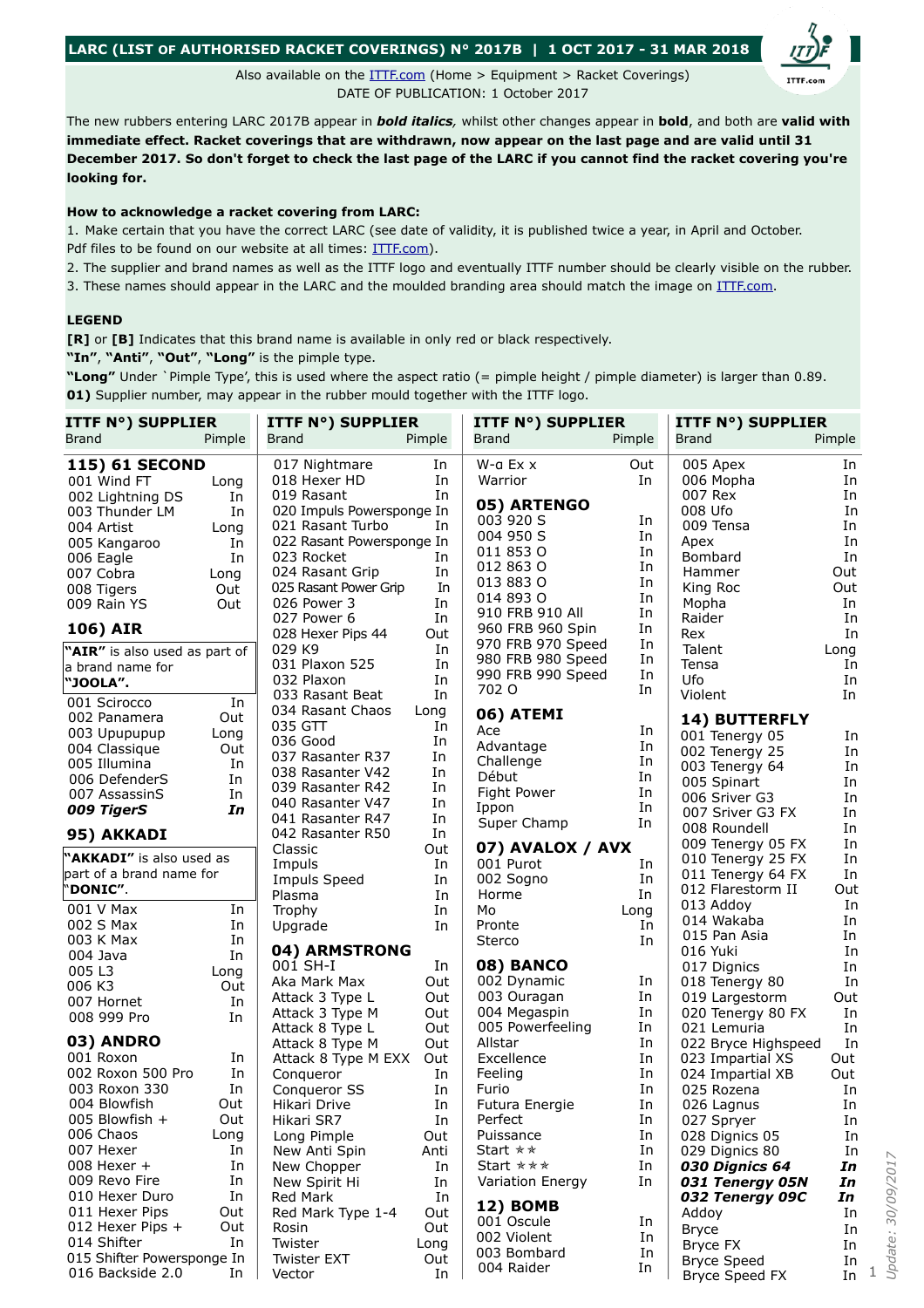| <b>ITTF N°) SUPPLIER</b><br><b>Brand</b> | Pimple     | ITTF N°) SUPPLIER<br><b>Brand</b>        | Pimple       | <b>ITTF N°) SUPPLIER</b><br>Brand        | Pimple       | <b>ITTF N°) SUPPLIER</b><br><b>Brand</b> | Pimple     |
|------------------------------------------|------------|------------------------------------------|--------------|------------------------------------------|--------------|------------------------------------------|------------|
| Catapult                                 | In         | 026 Drive Intens                         | In           | 21) DONIC                                |              | 22) DONIER                               |            |
| Cermet                                   | In         | 027 Pilot Pulse                          | In           | 001 Coppa JO Platin                      | In           | Max                                      | In         |
| Challenger Attack                        | Out        | 028 Start' Up Evo                        | In           | 002 Vario Gold                           | In           | Max Attack                               | In         |
| Driver                                   | In $[R]$   | 18) CRACK                                |              | 003 Alligator Def                        | Long         | Versus                                   | In         |
| Ekrips<br>Feint AG                       | In<br>Long | 999                                      | In           | 006 Baracuda<br>008 Baxster LB           | In<br>Out    | 23) DOUBLE FISH                          |            |
| Feint Long II                            | Long       | Master                                   | In           | 009 Twister LB                           | Out          | 001 A One                                | In         |
| Feint Long III                           | Long       | <b>SP</b>                                | In           | 010 Vario Big Slam                       | In           | 002 FA213                                | In         |
| Feint-Ox                                 | Long       | Twister                                  | In           | 011 Acuda S1                             | In           | 003 FC218<br>004 FS232                   | In<br>In   |
| Feint-Soft                               | Long       | <b>99) CTT</b>                           |              | 012 Acuda S2                             | In           | 005 FL233                                | In         |
| Flarestorm<br>Flextra                    | Out<br>In  | 001 National Pride                       | In           | 013 Acuda S3<br>014 Coppa X1             | In<br>In     | 006 8338                                 | In         |
| Large 44 DX                              | Out        | 002 National Strike<br>003 National Pogo | In.<br>Long  | 015 Coppa X2                             | In           | 007 8484                                 | In         |
| Magnitude                                | Long       | 004 National Hero                        | In           | 016 Coppa X3                             | In           | 008 1615                                 | Long       |
| Morim                                    | In         |                                          |              | 017 Traction II                          | In           | 009 815<br>010 820 A                     | In<br>Out  |
| Orthodox-DX,103<br>Pan Asia              | Out<br>In  | 19) DARKER<br>001 Turbo 70               | In           | 018 Traction MS                          | In           | 011 830                                  | In         |
| Raystorm                                 | Out        | 002 Jayro                                | Long         | 019 Waldner Legend<br>022 Alligator Anti | In<br>Anti   | 012 Volant                               | In         |
| Relop Attack                             | Long       | 003 Leone                                | In           | 023 Anti Classic                         | Anti         | 013 Volant 2                             | In         |
| Sapphira                                 | In         | 004 Crea                                 | Out          | 024 Acuda S1 Turbo                       | In           | 014 Volant 3                             | In         |
| Solcion                                  | In         | 005 Anessis                              | In           | 025 Bluefire M1                          | In           | 015 Athlon 1                             | In<br>In   |
| Speedy-P.O.                              | Out        | Provine                                  | In           | 026 Bluefire M2                          | In           | 016 Athlon 2<br>017 Qiji                 | In         |
| Sriver EL<br>Sriver FX                   | In<br>In   | 20) DAWEI                                |              | 027 Bluefire M3<br>029 Bluefire JP 01    | In<br>In     | 815                                      | In         |
| Sriver G2                                | In         | 2008                                     | In           | 030 Bluefire JP 03                       | In           | 820A                                     | Out        |
| Sriver G2 FX                             | In         | 388A                                     | In           | 031 Bluefire KR                          | In           | 830                                      | In         |
| Sriver L                                 | In         | 388A-4<br>388C-1                         | In<br>Out    | 032 Bluefire M1 Turbo                    | In           | 1615                                     | Long       |
| Sriver S                                 | In         | 388D                                     | Long         | 033 Bluefire JP 01 Turbo                 | In           | 8338<br>8484                             | In<br>In   |
| Stayer                                   | In         | 388D-1                                   | Long         | 034 Bluefire JP 02                       | In           | F.A. 213                                 | In         |
| Super Anti<br>Tackifire-C                | Anti<br>In | Inspirit                                 | In           | 035 Spike P1<br>036 Spike P2             | Long<br>Long | FC218                                    | In         |
| Tackifire-D                              | In         | Saviga                                   | In           | 037 Vario Blast                          | In           | F.L. 233                                 | In         |
| Tackifire SP                             | In         | Saviga V                                 | Long         | 038 Acuda Blue P1                        | In           | <b>FS232</b>                             | In         |
| Tackiness-C                              | In         | 118) DER-                                |              | 039 Acuda Blue P2                        | In           | Volant                                   | In         |
| Tackiness-C II                           | In         | <b>MATERIALSPEZIALIST</b>                |              | 040 Acuda Blue P3                        | In           | 24) DOUBLE                               |            |
| Tackiness-D                              | In         | 001 Nightmare                            | Anti         | 041 Desto F1 Plus                        | In           | <b>HAPPINESS / DHS</b>                   |            |
| Wakaba                                   | In         | 002 Beast                                | Anti         | 042 Traction III<br>043 Blues T1         | In<br>In     | 001 Hurricane                            | In         |
| West Will<br>Yuki                        | Out<br>In  | 003 Undertaker<br>004 L.S.D. Long Super  | Long         | 044 V-Storm                              | In           | 002 Hurricane II                         | In         |
|                                          |            | Defence                                  | Long         | 045 Acuda Blue P1                        |              | 003 Skyline<br>004 PF4                   | In<br>In   |
| <b>15) CARREFOUR</b>                     |            | 005 Spinparasite                         | Anti         | Turbo                                    | In           | 005 Skyline II                           | In         |
| Top Life                                 | In         | 006 B.A.D. Best                          |              | 046 Bluefire Big Slam<br>047 Desto F4    | In<br>In     | 006 Skyline III                          | In         |
| <b>16) CHAMPION</b>                      |            | Anti Defence                             | Anti         | 048 Slice 40/CD                          | In           | 009 Memo II                              | In         |
| "CHAMPION" is used as                    |            | 007 Predator<br>008 Superwall            | Long<br>Long | 049 Bluestorm Z1                         | In           | 010 Memo III                             | In         |
| part of a brand name for                 |            | 009 Hardcore                             | In           | 050 Bluestorm Z2                         | In           | 011 TNT<br>012 TNT II                    | In<br>In   |
| "SCHILDKRÖT".                            |            | 010 Burnout                              | Out          | 051 Bluestorm Z3<br>052 Bluestorm Z1     | In           | 013 6512                                 | In         |
| 001 V 7                                  | In         | 011 Tenacious Violence In                |              | Turbo                                    | In           | 014 PF4-1                                | In         |
| 002 V 5                                  | In         | 012 Breakout                             | Out          | ★                                        | In           | 015 G555                                 | In         |
| Hexa<br>Khan                             | In<br>In   | 013 Transformer                          | Anti         | **                                       | In           | 016 G666                                 | In         |
|                                          |            | 014 Master-Anti<br>015 Killing Defender  | Anti<br>In   | ***<br>Akkadi L2                         | In<br>Long   | 017 G777<br>018 G888                     | In<br>In   |
| 168) CHANGWONJANG                        |            | 016 Hellcat                              | Out          | Akkadi Taichi                            | In           | 019 TNT III                              | In         |
| 001 AceII                                | In         | 017 Rebellion                            | Long         | Alpha-Slick                              | In           | 020 Magician                             | In         |
| 17) CORNILLEAU                           |            | 018 Diabolic                             | Anti         | Baxster                                  | Out          | 021 Magician II                          | In         |
| $001 *$                                  | In         | 019 Shockwave                            | Out          | Coppa                                    | In           | 022 Magician III                         | In         |
| 002 **<br>003 ***                        | In<br>In   | 020 Elimination Extra                    |              | Coppa JO Gold<br>Coppa JO Silver         | In<br>In     | 023 Dipper                               | In<br>In   |
| 004 ****                                 | In         | Long                                     | Long         | Coppa Tagora                             | In           | 024 Dipper II<br>025 Dipper III          | In         |
| 005 *****                                | In         | 021 Mega-Block                           | Anti         | Coppa Tenero                             | In           | 026 C7                                   | Out        |
| $006$ ******                             | In         | 022 Anti Speed                           | Anti         | Desto F1                                 | In           | 027 C8                                   | Long       |
| 007 Performa 1                           | In         | 023 Turtle Twister                       | In           | Desto F2                                 | In           | 028 Cloud & Fog II                       | Long       |
| 008 Performa 2                           | In         | 024 Outkill                              | Out          | Desto F3                                 | In           | 029 Cloud & Fog III                      | Long       |
| 009 Pilot Advance<br>010 Pilot Power     | In<br>In   | 025 Kamikaze<br>026 Reflection           | Long<br>Anti | Duo<br>Easy-Slick                        | In<br>In     | 030 651<br>031 652                       | Out<br>Out |
| 013 Drive Style                          | In         | 027 Firestorm                            | Out          | Liga                                     | In           | 032 874                                  | Out        |
| 014 Drive Control                        | In         | 028 Power Pipes                          | Out          | Piranja FD TEC                           | Long         | 033 Dragonow                             | Out        |
| 015 Start Up'                            | In         |                                          |              | Quattro                                  | In           | 034 Sharping                             | Out        |
| 016 Pulse Racer                          | In         | 164) DERWIND<br>001 Stolz                | In           | Quattro A'Conda                          | In           | 035 Nittaku Hurricane II In              |            |
| 017 Pulse Rider                          | In         | 002 Rayhe                                | In           | Quattro Formula                          | In           | 036 Nittaku Hurricane III In             |            |
| 018 Target Ultim<br>019 Target Sound     | In<br>In   |                                          |              | Slice 40<br>Solo                         | In<br>In     | 037 Nittaku<br>Hurricane Pro II          | In         |
| 020 Target Force                         | In         | 131) DIANCHI                             |              | Sonex JP Gold                            | In           | 038 Nittaku                              |            |
| 021 Target Pro GT                        | In         | 003 Dianchi                              | In           | Twingo                                   | In           | Hurricane Pro III                        | In         |
| 022 Pilot Fast                           | In         | 149) DINGO SWISS                         |              | Vari-Slick                               | In           | 043 Sharping Nittaku Out                 |            |
| 023 Pilot Sound Power                    | In         | 001 Ding Yi                              | Out          | Vario                                    | In           | 044 Nittaku C7                           | Out        |
| 024 Drive Speed                          | In         | 002 Zik Zak                              | Long         | Vario Soft                               | In           | 045 Tin Arc                              | In         |
| 025 Drive Spin                           | In         |                                          |              |                                          |              | 046 Tin Arc II                           | In<br>2    |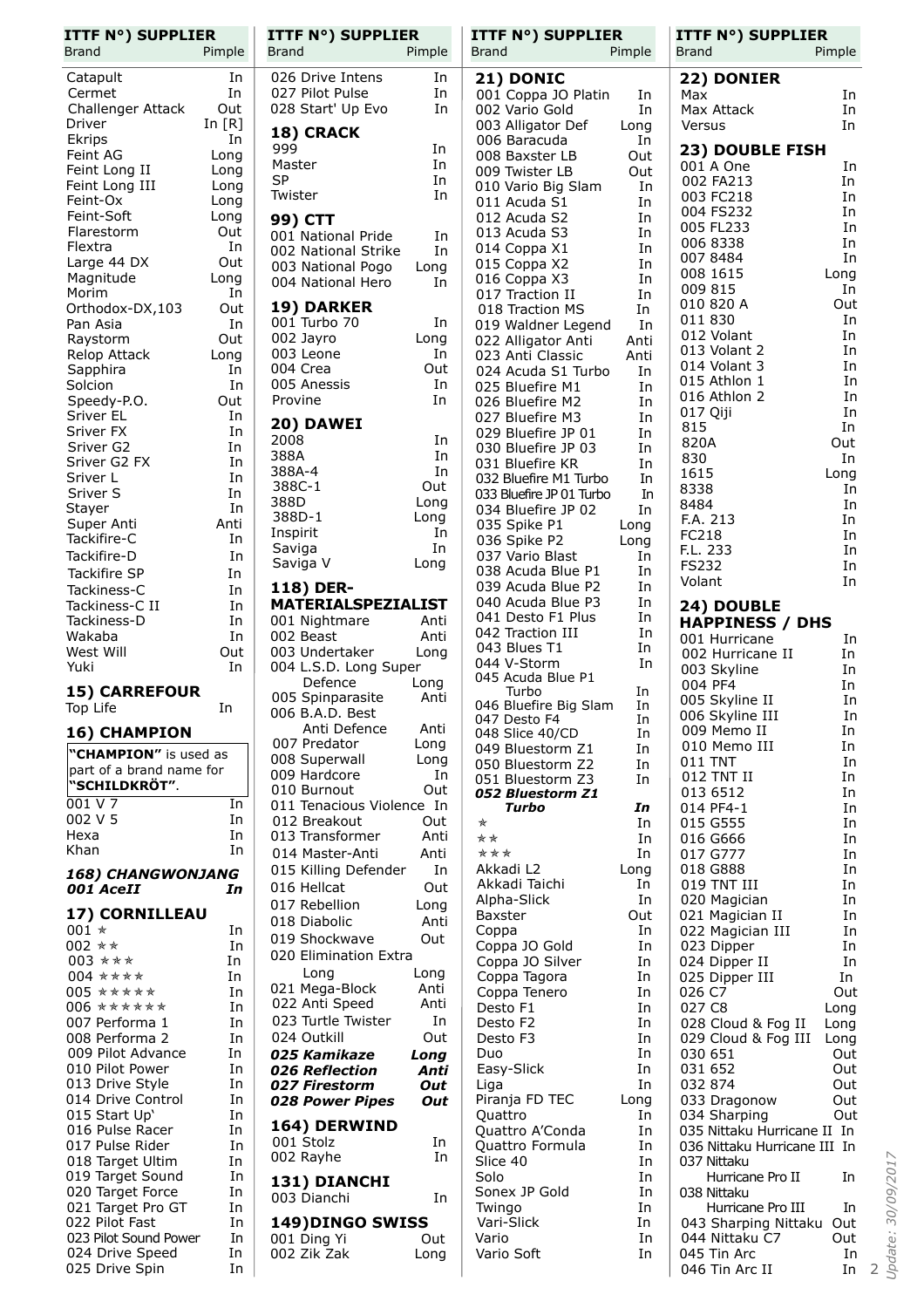| <b>ITTF N°) SUPPLIER</b><br>Brand                                                                                                                                                                                                                                                                                                                                                                                                                                                                                                                                                                                                                     | Pimple                                                                                                                                                                                                                           |  |
|-------------------------------------------------------------------------------------------------------------------------------------------------------------------------------------------------------------------------------------------------------------------------------------------------------------------------------------------------------------------------------------------------------------------------------------------------------------------------------------------------------------------------------------------------------------------------------------------------------------------------------------------------------|----------------------------------------------------------------------------------------------------------------------------------------------------------------------------------------------------------------------------------|--|
| 047 Tin Arc III<br>048 Gold Arc<br>049 Gold Arc II<br>050 Gold Arc III<br>051 Tin Arc 5<br>052 Nittaku Tin Arc 5<br>053 Cloud & Fog<br>054 Hurricane 8<br>055 Hurricane 9<br>056 Gold Arc 5<br>057 Gold Arc 8<br>108 Hurricane III<br>874<br>C7<br>$C - 8$<br>Cloud & Fog III<br>Dipper<br>Dipper II<br>Dipper III<br>Dragonow<br>G555<br>G666<br>G777<br>G888<br>Hurricane<br>Hurricane II<br>Hurricane III<br>Nittaku C 7<br>Nittaku Hurricane II<br>Nittaku Hurricane III<br>Nittaku Hurricane Pro II In<br>Nittaku Hurricane Pro III In<br>PF4<br>Sharping<br>Sharping Nittaku<br>Skyline<br>Skyline II<br>Skyline III<br><b>25) DOUBLE POWER</b> | In<br>In<br>In<br>In<br>In<br>In<br>Long<br>In<br>In<br>In<br>In<br>In<br>Out<br>Out<br>Long<br>Long<br>In<br>In<br>In<br>Out<br>In<br>In<br>In<br>In<br>In<br>In<br>In<br>Out<br>In<br>In<br>In<br>Out<br>Out<br>In<br>In<br>In |  |
| No. 3080<br><b>26) DR NEUBAUER</b>                                                                                                                                                                                                                                                                                                                                                                                                                                                                                                                                                                                                                    | In                                                                                                                                                                                                                               |  |
| 001 Special Defence<br>002 Goliath<br>003 Monster Classic Long<br>004 Boomerang Classic Long<br>005 Gorilla<br>006 Grizzly<br>007 Anti Special<br>008 A - B - S<br>009 Fighter<br>010 Inferno Classic<br>011 Desperado<br>012 Terminator<br>013 Allround Premium Long<br>014 Killer<br>015 Number 1<br>016 Viper<br>017 Buffalo<br>018 Power Attack<br>019 Viper Soft<br>020 Aggressor<br>021 Bison<br>022 Gangster<br>023 K.O.<br>024 Django<br>025 Rhino<br>026 Nugget<br>027 Desperado 2<br>028 Tarantula<br>Diamant<br>Domination<br>Leopard<br>Pistol<br>Tornado Ultra                                                                           | In<br>In<br>Anti<br>Anti<br>Anti<br>Anti<br>Long<br>Long<br>Long<br>Out<br>Out<br>Long<br>Long<br>Anti<br>Anti<br>Long<br>Out<br>Anti<br>Long<br>Out<br>Anti<br>Anti<br>Out<br>Long<br>Anti<br>Out<br>In<br>Out<br>Out<br>Out    |  |
| 107) DUNLOP<br>080 Evolution Max<br>090 Revolution Max<br>100 Revolution Max II                                                                                                                                                                                                                                                                                                                                                                                                                                                                                                                                                                       | In<br>In<br>In                                                                                                                                                                                                                   |  |
|                                                                                                                                                                                                                                                                                                                                                                                                                                                                                                                                                                                                                                                       |                                                                                                                                                                                                                                  |  |

| <b>ITTF N°) SUPPLIER</b><br><b>Brand</b>                                                  | Pimple                     |
|-------------------------------------------------------------------------------------------|----------------------------|
| 156) EAKENT<br>001 Eiwaz<br>003 Rad                                                       | In<br>In                   |
| <b>152) EASTFIELD</b><br>001 Á-Soft<br>002 A-Pro                                          | In<br>In                   |
| 143) EFFORTER<br>007 Diadem<br>008 Number 8<br>011 Tank Half Long                         | Anti<br>In<br>Out          |
| 012 Torpedo<br>013 Hunter<br>014 Jewel<br>015 Melody                                      | Out<br>Out<br>Long<br>Long |
| 139) FÖERSTER<br>001 H-OF <sup>2</sup><br>002 OFF4JET<br>$003$ ***                        | In<br>In<br>In             |
| 27) FRIENDSHIP                                                                            |                            |
| "FRIENDSHIP" is also used<br>as part of a brand name for<br>"KOKUTAKU","WINNING".         |                            |
| 001 R.I.T.C. 729 - 5<br>002 R.I.T.C. 755 - 2 Long<br>004 R.I.T.C. 729 - 08<br>005 729 105 | In<br>In                   |
| 006 729 Battle                                                                            | Out<br>In<br>In            |
| 007 729 Battle II<br>008 729 Origin<br>009 729 Aurora<br>010 Presto Speed                 | In<br>In<br>In             |
| 011 Presto Spin<br>012 Bloom Power<br>013 Bloom Spin                                      | In<br>In<br>In             |
| 729 Focus<br>729 Focus II<br>729 Focus III                                                | In<br>In<br>In             |
| 729 High Point<br>R.I.T.C. 563<br>$563 - 1$<br>R.I.T.C.                                   | In<br>Out<br>Out           |
| R.I.T.C.<br>729<br>R.I.T.C. 729-2<br>R.I.T.C.<br>729-3                                    | In<br>In<br>In             |
| R.I.T.C.<br>729-40H<br>R.I.T.C. 729-40S<br>R.I.T.C. 729 Crea<br>729 Cream                 | In<br>In<br>In             |
| 729 Dr. Evil<br>R.I.T.C.<br>729 Faster<br>R.I.T.C.<br>R.I.T.C.<br>729 GeoSpin             | Out<br>In<br>In            |
| R.I.T.C. 729 GeoSpin Tacky In<br>R.I.T.C. 729 Higher<br>R.I.T.C. 729 SP<br>729 SP         | In<br>In                   |
| R.I.T.C. 729 SST<br>755<br>R.I.T.C.<br>R.I.T.C.<br>799                                    | In<br>Long<br>Out          |
| R.I.T.C. 802<br>R.I.T.C. 802-1<br>R.I.T.C. 802-40                                         | Out<br>Out<br>Out          |
| R.I.T.C. 804<br>R.I.T.C. 837<br>R.I.T.C. 2000 Tack-Speed                                  | Anti<br>Long<br>In         |
| Sky-Wing<br>Super 729 FX<br><b>Top Point</b>                                              | In<br>In<br>In             |
| 167) G.YAP<br>001 Vulpe<br>002 Thunder                                                    | Long<br>In                 |
| 003 Cyclone<br>004 Energy<br>005 Storm                                                    | In<br>In<br>In             |
| 28) GAMBLER<br>001 Wraith<br>002 Shadow                                                   | In<br>In                   |
| 003 Reflectoid<br>004 Sevens                                                              | In<br>In                   |

| ITTF N°) SUPPLIER<br>Brand       | Pimple      | <b>ITTF N°) SUPPLIER</b><br>Brand         | Pimple     |
|----------------------------------|-------------|-------------------------------------------|------------|
|                                  |             |                                           |            |
| 005 Big Gun                      | In          | 006 Hybridz Power                         | In         |
| 006 Burst                        | In          | Euro Jumbo                                | In         |
| 007 Zero High Gravity<br>008 GXS | In          | Euro Spintec                              | In         |
| 009 GXM                          | Out<br>Out  | Euro XX<br>Nano Attack                    | In         |
| 010 GXL                          | Long        | Nano Force                                | Out<br>In  |
| 011 X3 Diamond                   | In          |                                           |            |
| 012 Vintage                      | Out         | 32) GLOBE                                 |            |
| 013 Nine Ultra Tack              | In          | "GLOBE" is also used                      |            |
| 014 Mech-Tek                     |             | as part of a brand name                   |            |
| Predator                         | In          | for "XUSHAOFA".                           |            |
| 4 Kings                          | In          | 001 Mo Wang                               | Long       |
| Aces                             | In          | 002 Mo Wang II                            | Long       |
| Outlaw                           | In          | 003 888 II                                | Out        |
| Peace Keeper<br>Six Shooter      | Out<br>In   | 004 Do                                    | In         |
|                                  |             | 888                                       | Out        |
| 150) GDS                         |             | 889                                       | Out        |
| 001 Devastator                   | In          | 889-2                                     | Out        |
| 002 Firework                     | In          | 979                                       | Long       |
| 29) GEWO                         |             | 999                                       | In         |
| 001 Proton                       | In          | 999T                                      | In         |
| 003 Reflexx                      | In          | Awala                                     | In<br>In   |
| 004 Thunderball <sup>2</sup>     | In          | Ligin<br>Magicwand                        | In         |
| 005 Return                       | In          | Prize                                     | In         |
| 006 Flexxon                      | In          | Taiphoon Gold                             | In         |
| 007 Nanoflex                     | In          | <b>Tropy</b>                              | In         |
| 008 Return Pro                   | In          |                                           |            |
| 009 Hype EL<br>010 Proton Neo    | In<br>In    | <b>86) GUO AO</b><br>001 718              |            |
| 011 Hype XT Pro                  | In          |                                           | In         |
| 012 Hype KR Pro                  |             | 34) GUOQIU                                |            |
| (Yoo Nam Kyu)                    | In          | 001 Gong Fu                               | In         |
| 015 Raver                        | In          | AB                                        | In         |
| 016 CS Powerspeed                | In          | FF                                        | In         |
| 017 CS Powerspin                 | In          | НB                                        | In         |
| Mega Flex Control                | In          | ΜG                                        | Long       |
| Nano                             | In          | 90) HAIFU                                 |            |
| Target airTEC                    | In          | 001 Whale                                 | In         |
| <b>30) GIANT DRAGON</b>          |             | 002 Shark                                 | In         |
| 001 Taichi                       | In          | 003 Penguin                               | Out        |
| 002 Karate                       | In          | 004 Dolphin                               | Out        |
| 003 Meteorite                    | Long        | 005 Whale III<br>006 Shark III            | In<br>In   |
| 004 Giant Long                   | Long        | 007 Pirates 07                            | In         |
| 005 Allround<br>006 Guard        | In<br>Anti  | 008 Pirates 08                            | In         |
| 007 Submarine                    | In          | 009 Octopus                               | Long       |
| 008 Topenergy                    | In          | 010 O. Orca                               | In         |
| 009 Superspin G3                 | In          | 011 Otariidae                             | In         |
| 010 Superspin G4                 | In          | 145) HAITIAN                              |            |
| 011 Superveloce V12              | In          | 001 Hippocampus Speed                     | In         |
| 012 Dragon Talon                 | Long        |                                           |            |
| 013 Snowflake                    | Long        | 35) HALLMARK                              |            |
| 014 Cropcircles                  | Long        | 002 Podium                                | In         |
| 015 Blast                        | Out         | 004 Pheonix                               | Long       |
| 016 612<br>017 Attack Long       | Out<br>Long | 005 Friction Special 2<br>006 Green Power | Long<br>In |
| 018 Commander                    | In          | Frustration                               | Long       |
| 019 Storm                        | In          | Half Long                                 | Out        |
| 020 Future                       | In          | Magic Pips                                | Out        |
| 021 Soft Anti                    | In          | Mirage                                    | Anti       |
| 022 Peril Anti                   | In          | Panther                                   | Out        |
| 807                              | In          | Power Spin                                | In         |
| 8086                             | In          | <b>104) HUARUITE</b>                      |            |
| 8087                             | In          | 001 Wujilong                              | In         |
| 8088                             | In          |                                           |            |
| 8228 A<br>8228 B                 | Out<br>In   | 36) IMPERIAL                              |            |
| Extspeed                         | In          | 001 Factor                                | In         |
| Maxspin                          | In          | 002 Spinbreaker                           | Long       |
| Superspeed                       | In          | China<br>Crash                            | In<br>In   |
| Superspin                        | In          | Cyber Tacky                               | In         |
| Superspin G2                     | In          | Force                                     | In         |
|                                  |             | Rubber 11 20 one                          | In         |
| 31) GKI<br>001 Nano Sting        | Long        | Rubber 45 20 one                          | In         |
| 002 Euro Chelonz                 | In          | Super Strike                              | In         |
| 004 ChelonZ HybridZ              | In          | Swift                                     | In         |
| 005 HybridZ GX                   | In          |                                           |            |
|                                  |             |                                           |            |

| Nano Attack                                                        | Out                     |
|--------------------------------------------------------------------|-------------------------|
| Nano Force                                                         | In                      |
| 32) GLOBE                                                          |                         |
| "GLOBE" is also used<br>as part of a brand name<br>for "XUSHAOFA". |                         |
| 001 Mo Wang                                                        | Long                    |
| 002 Mo Wang II                                                     | Long                    |
| 003 888 II                                                         | Out                     |
| 004 Do<br>888<br>889<br>889-2                                      | In<br>Out<br>Out        |
| 979<br>999<br>999T                                                 | Out<br>Long<br>In<br>In |
| Awala                                                              | In                      |
| Ligin                                                              | In                      |
| Magicwand                                                          | In                      |
| Prize                                                              | In                      |
| Taiphoon Gold                                                      | In                      |
| Tropy                                                              | In                      |
| 86) GUO AO<br>001 718                                              | In                      |
| 34) GUOQIU<br>001 Gong Fu<br>AB                                    | In<br>In                |
| FF                                                                 | In                      |
| HB                                                                 | In                      |
| МG                                                                 | Long                    |
| 90) HAIFU<br>001 Whale<br>002 Shark                                | In<br>In                |
| 003 Penguin                                                        | Out                     |
| 004 Dolphin                                                        | Out                     |
| 005 Whale III                                                      | In                      |
| 006 Shark III                                                      | In                      |
| 007 Pirates 07                                                     | In                      |
| 008 Pirates 08                                                     | In                      |
| 009 Octopus                                                        | Long                    |
| 010 O. Orca                                                        | In                      |
| 011 Otariidae                                                      | In                      |
| 145) HAITIAN<br>001 Hippocampus Speed<br>35) HALLMARK              | In                      |
| 002 Podium                                                         | In                      |
| 004 Pheonix                                                        | Long                    |
| 005 Friction Special 2                                             | Long                    |
| 006 Green Power                                                    | In                      |
| Frustration                                                        | Long                    |
| Half Long                                                          | Out                     |
| Magic Pips                                                         | Out                     |
| Mirage                                                             | Anti                    |
| Panther                                                            | Out                     |
| Power Spin                                                         | In                      |
| <b>104) HUARUITE</b><br>001 Wujilong                               | In                      |
| 36) IMPERIAL<br>001 Factor                                         | In                      |
| 002 Spinbreaker                                                    | Long                    |
| China                                                              | In                      |
| Crash                                                              | In                      |
| Cyber Tacky                                                        | In                      |
| Force                                                              | In                      |
| Rubber 11 20 one                                                   | In                      |
| Rubber 45 20 one                                                   | In                      |
| Super Strike                                                       | In                      |
| Swift                                                              | In                      |
|                                                                    | 3                       |
|                                                                    |                         |

*Update: 30/09/2017*

Update: 30/09/2017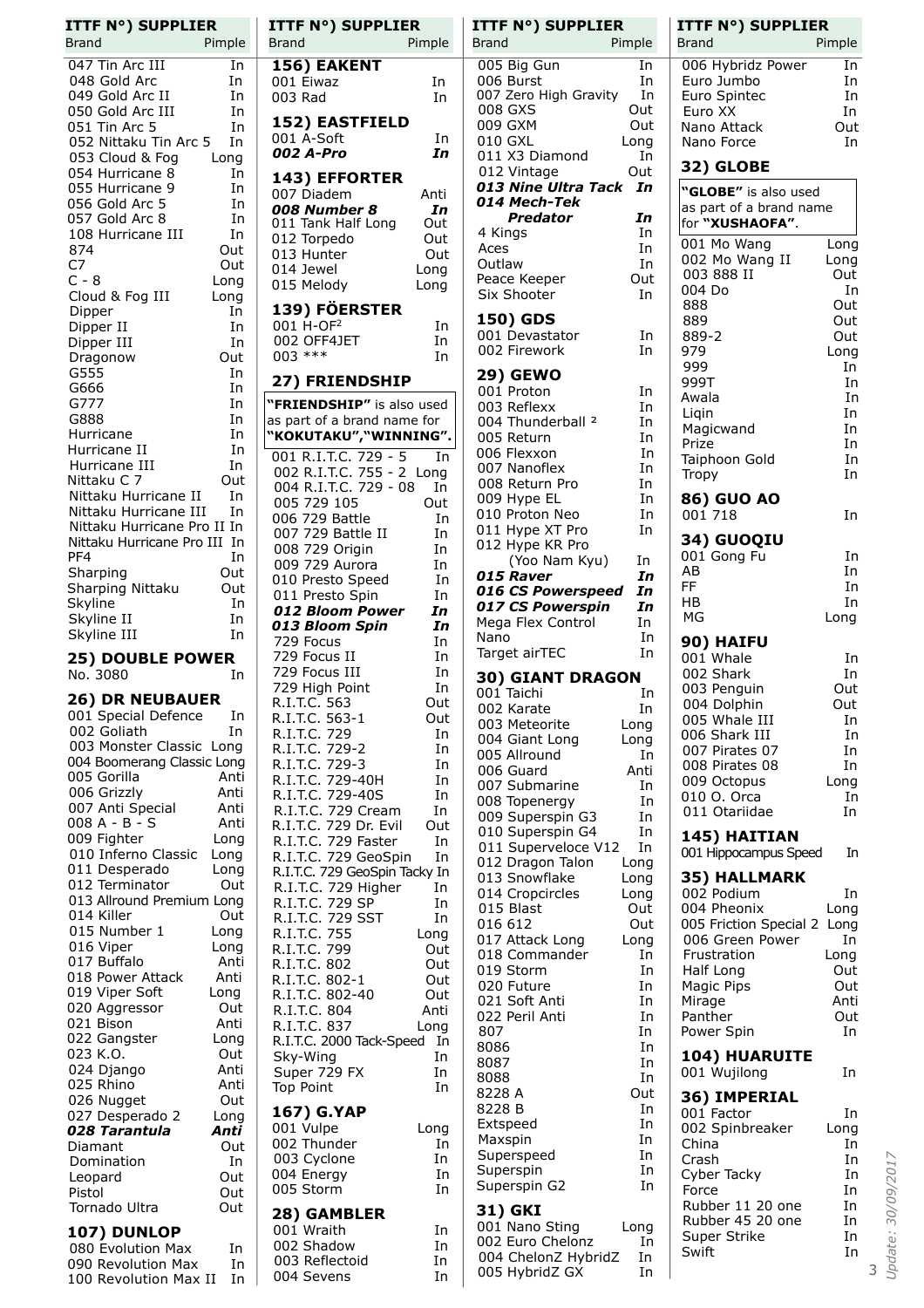| <b>ITTF N°) SUPPLIER</b><br>Brand | Pimple      | <b>ITTF N°) SUPPLIER</b><br><b>Brand</b><br>Pimple |           | <b>ITTF N°) SUPPLIER</b><br><b>Brand</b> | Pimple     | <b>ITTF N°) SUPPLIER</b><br>Brand           | Pimple     |  |
|-----------------------------------|-------------|----------------------------------------------------|-----------|------------------------------------------|------------|---------------------------------------------|------------|--|
| <b>147) INZONE</b>                |             | DrivaSmash                                         |           | 004 Rapid Soft                           | In         | Scorpion                                    | In         |  |
| 001 Evolve                        | In          | Driva Smash Ultima                                 | In<br>In  | Recoil                                   | In         | Spinfighter ***                             | In         |  |
| 004 Spin                          | In          | Leggy R<br>Long                                    |           | Torrent E.G.S.                           | In         | XX5                                         | In         |  |
| 005 Zett                          | In          | Masterspin                                         | Out       |                                          |            |                                             |            |  |
| 006 Accel                         | In          | Neo Anti                                           | Anti      | <b>158) LOKI</b>                         |            | 54) NITTAKU                                 |            |  |
| 157) ITC                          |             | Offense                                            | Out       | 002 GTX<br>003 TIII Paragon              | In<br>In   | "NITTAKU" is also                           |            |  |
| 001 Powercell RS                  | In          | Patisuma                                           | Out       | 004 N80                                  | In         | used as part of some                        |            |  |
| 002 Powercell MP                  | In          | Patisuma II<br>Scramble                            | Out<br>In |                                          |            | brand names for "DOUBLE                     |            |  |
| 003 Spyder                        | In          | SpinSpiel                                          | In        | <i><b>180) METAL TT</b></i>              |            | HAPPINESS/DHS".                             |            |  |
| 005 Powercell P5                  | In          |                                                    |           | 001 Death                                | Out        | 001 Moristo RS                              | In         |  |
| 006 Powercell Ultra               | In          | 43) KILLERSPIN                                     |           | 48) METEOR                               |            | 002 Renanos Bright<br>003 Specialist Hibiki | In<br>Out  |  |
| 38) JAPTEC                        |             | 002 Fortissimo                                     | In        | 575                                      | Long       | 004 Narucross 44                            | Out        |  |
| <b>Balance</b>                    | In          | Nitrx-4Z                                           | In        | $71 - 1$                                 | Long       | 005 Annsort                                 | In         |  |
| $DL - 01$                         | Long        | 44) KINSON                                         |           | $71 - 2$<br>813                          | Out        | 006 Hammond FA Speed Out                    |            |  |
| Experience                        | In          | Perfect                                            | In        | 835                                      | In<br>In   | 007 Hammond Pro B                           | In         |  |
| Performance                       | In          | Super Spin                                         | In        | 845                                      | Long       | 008 Renanos BS                              | In         |  |
| Precision                         | In          | <b>45) KOKUTAKU</b>                                |           | 8512                                     | Long       | 009 Renanos Hold<br>011 Narucross GS        | In<br>In   |  |
| 40) JOOLA                         |             | Big Star                                           | In        | 9012                                     | Long       | 012 Learner                                 | In         |  |
| 001 Express                       | In          | BLütenkirsche 868                                  | In        | 49) MILKY WAY                            |            | 013 Wallest                                 | Long       |  |
| 002 Shark                         | Long        | BLütenkirsche 868 Tokyo In                         |           | 001 Apollo                               | In         | 015 Fastarc G-1                             | In         |  |
| 003 Orca                          | Long        | Clitter<br>Friendship 729 Super                    | Out<br>In | 002 Sun                                  | In         | 016 Fastarc S-1                             | In         |  |
| 004 Amy<br>006 Express Ultra      | Anti<br>Out | Spec-V                                             | In        | 003 Moon                                 | In         | 017 Galze                                   | In         |  |
| 007 Phénix                        | In          | Spindle                                            | In.       | 004 Moon Speed                           | In         | 018 Royallarge                              | Out        |  |
| 008 X-Plode                       | In          | Synchron                                           | In        | 007 Big Dipper                           | In         | 019 Retora<br>020 Flyatt                    | In<br>In   |  |
| 010 Turbo                         | In          | Tuple 007                                          | In        | 010 Qing                                 | Long       | 021 Pimple Slide                            | Out        |  |
| $011$ Samba +                     | In          | Tuple 007 Taiwan                                   | In        | 011 Uranus Poly<br>023 MaxTense Earth    | Out<br>In  | 022 Revspin                                 | In         |  |
| 013 Rhyzm                         | In          | Tuple 110                                          | Out       | 025 MaxTense Jupiter                     | In         | 023 Jewellarge                              | Out        |  |
| 014 UPP                           | In          | Tuple 119                                          | Out       | 955                                      | Long       | 024 P 12                                    | In         |  |
| 015 Maxxx<br>016 Novic            | In<br>In    | Tuple 911<br>Long                                  |           | 9000                                     | In         | 025 Fastarc C-1                             | In         |  |
| 017 Maxxx-P                       | In          | <b>110) KTL</b>                                    |           | Earth                                    | In         | 026 Zalt                                    | In         |  |
| 018 Rhyzm-P                       | In          | 001 Black Power<br>In $[B]$                        |           | Jupiter                                  | In         | 027 Alhelg                                  | In<br>In   |  |
| 019 Infinity                      | In          | 002 Red Diamond<br>In $[R]$                        |           | Mars                                     | In         | 028 Flyatt Spin<br>029 Lonfrict             | Long       |  |
| 020 GX75                          | In          | 003 Stranger<br>Long<br>004 Golden Star            | In        | Mercury<br>Neptune                       | In<br>Long | 030 Beautry                                 | Out        |  |
| 021 4 All                         | In          | 005 Magic Power                                    | Out       | Pluto                                    | Out        | 031 Jammin                                  | In         |  |
| 022 4 You                         | In          | 006 Pro XP                                         | In        | Saturn                                   | In         | 032 Do Knuckle                              | Out        |  |
| 023 Zack                          | In          | 007 Pro XT                                         | In        | Venus                                    | In         | 033 Fastarc P-1                             | In         |  |
| 024 Rhyzm-tech<br>025 Samba 19    | In<br>In    | 008 Panther                                        | In        |                                          |            | 034 Super Do Knuckle Out                    |            |  |
| 026 Samba 27                      | In          | 009 Falcon                                         | In        | 50) MIZUNO<br>005 Booster HP             | Out        | 035 Factive                                 | In         |  |
| 027 Samba Tech                    | In          | 010 Rapid Speed                                    | In        | 006 Opti                                 | In         | 036 Hammondpower                            | In<br>Out  |  |
| 028 CWX                           | Long        | 011 Rapid Sound<br>012 Rapid Soft                  | In<br>In  | 007 Rookie                               | In         | 037 Hayate 44<br>038 DO Knuckle 44          | Out        |  |
| 029 Golden Tango                  | In          | 013 Recoil                                         | In        | 008 GF T48                               | In         | 039 Moristo SP AX                           | Out        |  |
| 030 Rhyzer 43                     | In          | 014 Rapid Power                                    | In        | 009 GF T45                               | In         | 040 RuuKing                                 | In         |  |
| 031 Axxess<br>032 Rhyzer 48       | In<br>In    | 015 Blue Ocean                                     | In        | 010 GF T40                               | In         | 041 Goriki Counter                          | In         |  |
| Anti Topspin Toni Hold Anti       |             | 016 Ping Pong Prince                               | In        | 011 TH-0.35<br>012 GF Pro                | In<br>In   | 042 Goriki Kaisoku                          | In         |  |
| Badman                            | Long        | 017 Torrent                                        | In        | 013 Q3                                   | In         | Arufeel                                     | In         |  |
| Basic                             | In          | 140) L.D.T.T                                       |           | 014 Q4                                   | In         | Best Anti                                   | Anti       |  |
| Compass                           | In          | 001 EA777                                          | In        | 015 GF R                                 | In         | Express                                     | Out        |  |
| Drum                              | In          |                                                    |           | Booster EV                               | Out        | Hammond                                     | In         |  |
| Energy                            | In          | <b>46) LION</b><br>001 Roar                        | In        | Booster SA                               | Out        | Hammond FA                                  | Out        |  |
| Energy X-tra                      | In<br>In    | 002 Claw<br>Long                                   |           | Polaris                                  | Out        | Hammond Pro a                               | In         |  |
| Fiesta<br>Mambo                   | In          | 003 Star                                           | In        | Unison                                   | In         | Japan Original                              | In         |  |
| Mambo H                           | In          | 004 2 Stars                                        | In        | 142) MYESTRO <sup>o</sup>                |            | Magic Carbon                                | In         |  |
| Octopus                           | Long        | 005 3 Stars                                        | In        | 001 m500                                 | In         | Micro<br>Moristo 2000                       | In<br>In   |  |
| Peking                            | In          | 006 Super 3                                        | In        | 002 m300                                 | In         | Moristo 44                                  | Out        |  |
| Samba                             | In          | 007 5 Stars                                        | In        | 91) NEOTTEC                              |            | Moristo DF                                  | In         |  |
| Smart                             | In          | 008 Aggressor                                      | In        | 001 Hinomi                               | In         | Moristo LP                                  | Long       |  |
| Smash                             | In          | 009 Allrounder<br>010 Elite Control                | In<br>In  | 002 Iken                                 | In         | Moristo LP One                              | Long       |  |
| Tango Extrem<br>Tango Ultra       | In<br>Out   | 011 Rebirth                                        | Out       | 003 Katana                               | In         | Moristo SP                                  | Out        |  |
| Teacher                           | In          | 012 Radiant                                        | In        | 004 Tokkan                               | Long       | Narucross EX                                | In         |  |
| Thema                             | In          | 013 Firearms                                       | Out       | 005 Maxima                               | In         | <b>Nodias</b>                               | In         |  |
| Topspin                           | In          | 014 Mantlet                                        | Anti      | 006 Enkei                                | In         | Pimplemini<br>Pimplemini One                | Out<br>Out |  |
| Tramp                             | In          | 015 Trapper<br>Long                                |           | <b>94) NEXY</b>                          |            | Refoma                                      | In         |  |
| <b>41) JUIC</b>                   |             | International                                      | In        | 001 Demian                               | In         | Renanos                                     | In         |  |
| 004 Nanospin                      | In          | Scirocco<br>SS 800                                 | In<br>In  | 002 Kairos                               | Out        | Screw                                       | Long       |  |
| 005 Patisuma III                  | Out         | Typhoon                                            | In        | 003 Chaos                                | Long       | Screw One                                   | Long       |  |
| 006 Nano Spin II                  | In          | XA 900                                             | In        | 004 Elpis<br>005 Karis                   | In<br>In   | Specialist Chikara                          | Out        |  |
| $007T+$                           | In          |                                                    |           |                                          |            | Specialist One                              | Out        |  |
| 010 Gekitetsu                     | In          | 47) LKT                                            |           | 53) NIMATSU                              |            | Specialist Soft<br>Specialist Soft HS       | Out<br>Out |  |
| 999<br>999 Élite                  | In<br>In    | 001 Rapid Speed<br>002 Rapid Power                 | In<br>In  | 002 Zerberus<br>Hurricane                | Long<br>In | Spiral                                      | In         |  |
| Dany V                            | In          | 003 Rapid Sound                                    | In        | Pegasus                                  | In         | Super Large                                 | Out $4$    |  |
|                                   |             |                                                    |           |                                          |            |                                             |            |  |

*Update: 30/09/2017*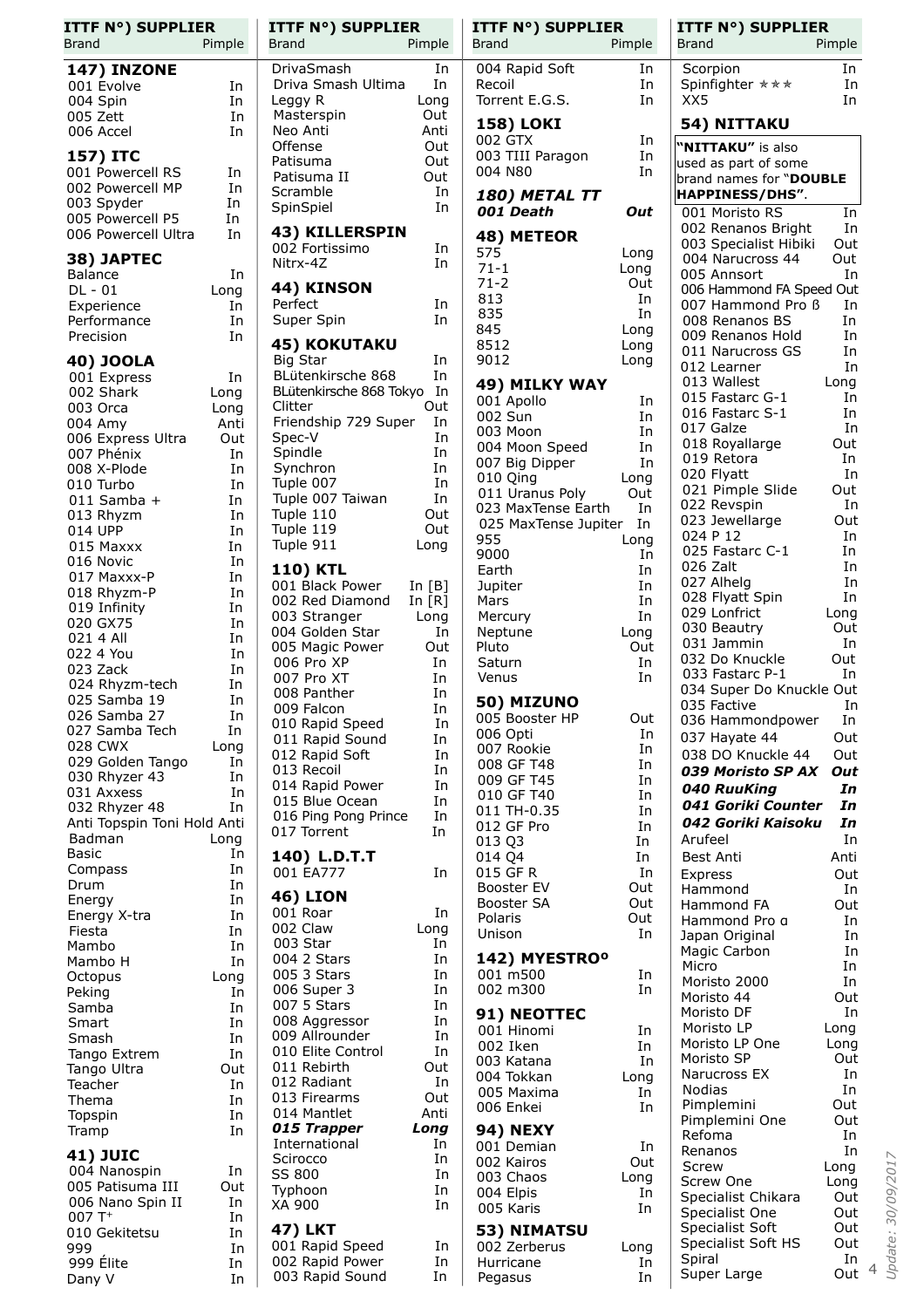| ITTF N°) SUPPLIER<br>Brand         | Pimple     |
|------------------------------------|------------|
| <b>148) NOZOMI</b>                 |            |
| 001 Kateru<br>002 Kateru JP        | In<br>In   |
| <b>55) PALIO</b>                   |            |
| 001 Macro ERA                      | In         |
| 002 Conqueror                      | In         |
| 003 Flying Dragon                  | Out        |
| 004 Power Dragon                   | Out        |
| 005 Thor's<br>006 Blit'z           | In<br>In   |
| 007 The Way                        | In         |
| 008 Aeolus                         | In         |
| <b>AK47</b>                        | In         |
| Amigo                              | In         |
| CJ8000<br><b>CK531A</b>            | In         |
| Drunken Dragon                     | Long<br>In |
| Emperor Dragon                     | In         |
| Hadou                              | In         |
| Hidden Dragon                      | In         |
| HK1997                             | In         |
| Macro<br>Macro Pro                 | In<br>In   |
| Wildish Dragon                     | In         |
| WP1013                             | Out        |
| 56) PEACE                          |            |
| "PEACE" is also used               |            |
| as part of a brand name            |            |
| for "GAMBLER".                     |            |
| C'oma                              | In         |
| Leo                                | In         |
| Nova<br>Vela                       | In<br>In   |
| 170) PERIODMAKING                  |            |
| 001 Firedrake                      | In         |
| 004 Zebra                          | Long       |
| 163) PIMPLEPARK                    |            |
| 001 Wobbler                        | Long       |
| 002 Cluster                        | Long       |
| 003 Epos                           | In         |
| 175) PINGBO<br>002 Max Bounce      | In         |
| 003 Top Lop I                      | In         |
| 58) PRASIDHA                       |            |
| 001 Apple                          | In         |
| 002 Titan                          | In         |
| 003 Long 1615                      | Long       |
| 004 Master<br>820                  | In         |
|                                    |            |
|                                    | Out        |
| 830<br>Action                      | In<br>Out  |
| Frankfurt                          | In         |
| Hamburg                            | In         |
| Long-A                             | Long       |
| Osaka                              | In         |
| Speed - F<br>Tokyo                 | Out<br>In  |
|                                    | In         |
| 181) PROIDEAL                      |            |
| 001 Magician I                     | Long       |
| 002 Magician II                    | Long       |
| 60) REACTOR                        |            |
| 001 Mirage<br>002 Rafale           | Out<br>Out |
| 003 Pioneer                        | Out        |
| 005 Corbor                         | In         |
| 006 Tornado                        | In         |
| 007 Ckylin                         | In         |
| 008 Thunder<br>Corbor              | In<br>In   |
| Twister 8338<br>154) RED AND BLACK |            |

| <b>61) RUCANOR</b> |
|--------------------|
| 001 Competition    |

| <b>ITTF N°) SUPPLIER</b><br>Brand       | Pimple       |
|-----------------------------------------|--------------|
| Competition                             | In           |
| Mogi Ura                                | In           |
| Orient                                  | In           |
| <b>TTB-150</b>                          | In           |
| 87) SAN - EI                            |              |
| 001 Taipan                              | In           |
| 62) SANWEI<br>001 Target                | In           |
| 002 Rings Link                          | In           |
| 003 Gears                               | In           |
| 005 Ghost                               | Out<br>Long  |
| 006 Code<br>007 T88 Taiji               | In           |
| 008 T88                                 | In           |
| 009 T88 - I<br>010 T88 - II             | In<br>In     |
| 011 T88 - III                           | In           |
| 015 Target Pro 40+<br>016 Pistol Racket | In           |
|                                         | In           |
| 130)SAUER&TRÖGER<br>001 Hellfire        | Long         |
| 002 Secret Flow                         | In           |
| 003 Easy P                              | Long         |
| 004 Hass<br>005 Zargus                  | Out<br>Out   |
| 006 Hipster                             | Out          |
| 007 Schmerz                             | Long         |
| 113) SAVIGA                             |              |
| "SAVIGA" is also used                   |              |
| as part of a brand name<br>for "DAWEI". |              |
| 001 Turbo                               | In           |
| 002 Fantasy<br>003 27                   | Long<br>Long |
| 004 Se7en Swing Sync                    | Out          |
| 005 Monster 77                          | Long         |
| 006 Superspeed 777                      | In           |
| 63) SCHILDKRÖT                          | In           |
| Avantgarde ***<br>Champion *****        | In           |
| Elite                                   | In           |
| Energy<br>Jade                          | In<br>In     |
| Prestige                                | In           |
| Spinmax                                 | In           |
| 133) SKITT                              |              |
| 001 Aconda<br>002 Uno                   | In<br>In     |
| 003 Aconda Power                        | In           |
| 166) SOULSPIN                           |              |
| 001 Project Sixteen                     | In           |
| 002 Project Sixteen ST                  | In           |
| 108) SPINLORD<br>001 Marder             | In           |
| 002 Tiger                               | In           |
| 003 Adler                               | In           |
| 004 Zeitgeist<br>005 Stachelfeuer       | Long<br>Long |
| 006 Dornenglanz                         | Long         |
| 007 Irbis                               | In           |
| 008 Blitzschlag<br>009 Degu             | Long<br>Out  |
| 010 Feuerstich                          | Long         |
| 011 Waran<br>012 Sternenfall            | Out          |
| 013 Agenda                              | Long<br>Long |
| 014 Keiler                              | Out          |
| 015 Dornenglanz II<br>016 Gipfelsturm   | Long<br>Out  |
| 017 Sandwind                            | Anti         |
| 018 Ozelot                              | In           |
| 019 Strahlkraft<br>020 Tanuki           | Long<br>In   |

021 Gigant

In

Anti

| <b>ITTF N°) SUPPLIER</b><br>Pimple<br>Brand          | <b>ITTF N°) SUPPLIER</b><br><b>Brand</b><br>Pimple    |
|------------------------------------------------------|-------------------------------------------------------|
| 93) SPOKEY                                           | Evo<br>In                                             |
| 001 Master<br>In                                     | In<br>Future                                          |
| <b>67) STAG</b>                                      | In<br>Innova<br>Innova Premium<br>In                  |
| 002 Peter Karlsson Training In                       | Innova Ultra Light<br>In                              |
| 004 Championship<br>In<br>005 International<br>In    | Innova Ultra Light                                    |
| 006 Power Drive Plus<br>In                           | Synergy Tech<br>In<br>In<br>Magic                     |
| 007 Official<br>In                                   | In<br>Magna                                           |
| 008 Peter Karlsson Gen-II In<br>In<br>009 Tec        | In<br>Mendo                                           |
| 010 Super<br>In                                      | Mendo Energy<br>In<br>In<br>Mendo MP                  |
| 011 Power Drive<br>In                                | In<br>Neos                                            |
| 012 All Round<br>In<br>013 Thunder Spin Plus<br>In   | Neos Sound<br>In                                      |
| 014 Robust<br>In                                     | Neos Sound Synergy Tech In<br>In<br>Neos Synergy Tech |
| 015 Star X<br>In                                     | In<br>Neos Tacky                                      |
| In<br>016 Control<br>In<br>Ninja Attack              | In<br>Optimum MP                                      |
| In<br>Ninja Fire                                     | Premium<br>In<br>Out<br>Radical                       |
| 121) STARWOOD                                        | Out<br>Royal                                          |
| 001 Speed<br>In                                      | In<br>Stream                                          |
| 002 Spin<br>In                                       | In<br>Triumph                                         |
| In<br>003 Power<br>004 Alfa 3<br>Long                | 69) SUNFLEX<br>001 Expert Xonox<br>In                 |
| 005 Bravo<br>Out                                     | In<br>002 Expert Zeno                                 |
| 007 Bravo 8<br>Out                                   | 003 Anti Loop<br>Anti                                 |
| 008 Naruwan<br>In                                    | 004 Ice Breaker<br>Long<br>005 Samurai<br>In          |
| 68) STIGA                                            | 006 Mandarin<br>In                                    |
| 001 Boost TP<br>In<br>002 Boost TC<br>In             | 007 Taipan<br>In<br>008 Shogun<br>In                  |
| In<br>003 Boost TS                                   | 009 Mikado<br>In                                      |
| 004 Boost TX<br>In                                   | 010 Mogul<br>In<br>011 Sun-Power<br>In                |
| 005 JMS EVO 1<br>In<br>In<br>006 Magna TC II         | 012 Sun-Control<br>In                                 |
| 007 Magna TS II<br>In                                | 013 AF50<br>In<br>014 BZ60<br>In                      |
| 008 Calibra LT<br>In<br>009 Calibra LT Sound<br>In   | Anti<br>015 Dr. Freeze                                |
| 010 Power LT<br>In                                   | AF 50<br>In<br><b>BZ 60</b><br>In                     |
| 011 S<br>In                                          | Mandarin<br>In                                        |
| 012 S1<br>In<br>013 S2<br>In                         | Mikado<br>In                                          |
| 014 S3<br>In                                         | Mogul<br>In<br>Samurai<br>In                          |
| 015 S4<br>In                                         | In<br>Shogun                                          |
| 016 S5<br>In<br>017 Calibra LT Plus<br>In            | In<br>Sun-Control<br>Sun-Power<br>In                  |
| 018 Calibra LT Spin<br>In                            | In<br>Taipan                                          |
| 019 Magna TX<br>In                                   | 174) SUNNYSIX                                         |
| 020 Calibra Tour S<br>In<br>021 Calibra Tour M<br>In | 001 Sunny3<br>In<br>003 Sunny7<br>In                  |
| 022 Calibra Tour H<br>In                             |                                                       |
| 023 Airoc S<br>In<br>024 Airoc M<br>In               | 70) SWORD<br>001 Break<br>In                          |
| 025 Airoc Astro S<br>In                              | 002 Paladin<br>In                                     |
| 026 Airoc Astro M<br>In                              | 003 Scylla<br>Long<br>005 Maze<br>In                  |
| 027 Genesis M<br>In<br>028 Genesis S<br>In           | 006 Nano<br>In                                        |
| 029 Mantra S<br>In                                   | 007 Flute<br>In<br>008 Paladin II<br>In               |
| 030 Mantra M<br>In                                   | 009 Titan<br>In                                       |
| 031 Mantra H<br>In<br>032 Sculpture<br>Long          | 010 Long Can<br>Out<br>012 Dance<br>Out               |
| 033 Genesis II Spin S In                             | 013 Zeus<br>In<br>015 Ares<br>In                      |
| 034 Genesis II Spin M In<br>In<br>Almana             | In<br>2000-F                                          |
| Almana Sound<br>In                                   | Hero<br>In<br>In<br>King                              |
| Almana Sound                                         | In<br>RG                                              |
| Synergy Tech<br>In<br>Carbo<br>In                    | <b>153) SYNECTICS</b>                                 |
| Carbo MC<br>In                                       | 001 Stormaxe<br>In                                    |
| Carbo Sound<br>In<br>China Extreme<br>In             | 002 Tachyon<br>In                                     |
| In<br>Chop & Drive                                   | 72) TECNOPRO                                          |
| Clippa<br>Out                                        | In<br>Competition<br>In<br>Expert                     |
| In<br>Cobra 2000<br>Destroyer<br>Long                | In<br>Supercom                                        |
| In<br>Doer                                           | In<br>Tournament                                      |
| In<br>Drive                                          | 178) THE PIMPLEHOLICS                                 |
| Energy Absorber<br>Anti                              | 001 Jengking<br>Long                                  |

Update: 30/09/2017  $\overline{5}$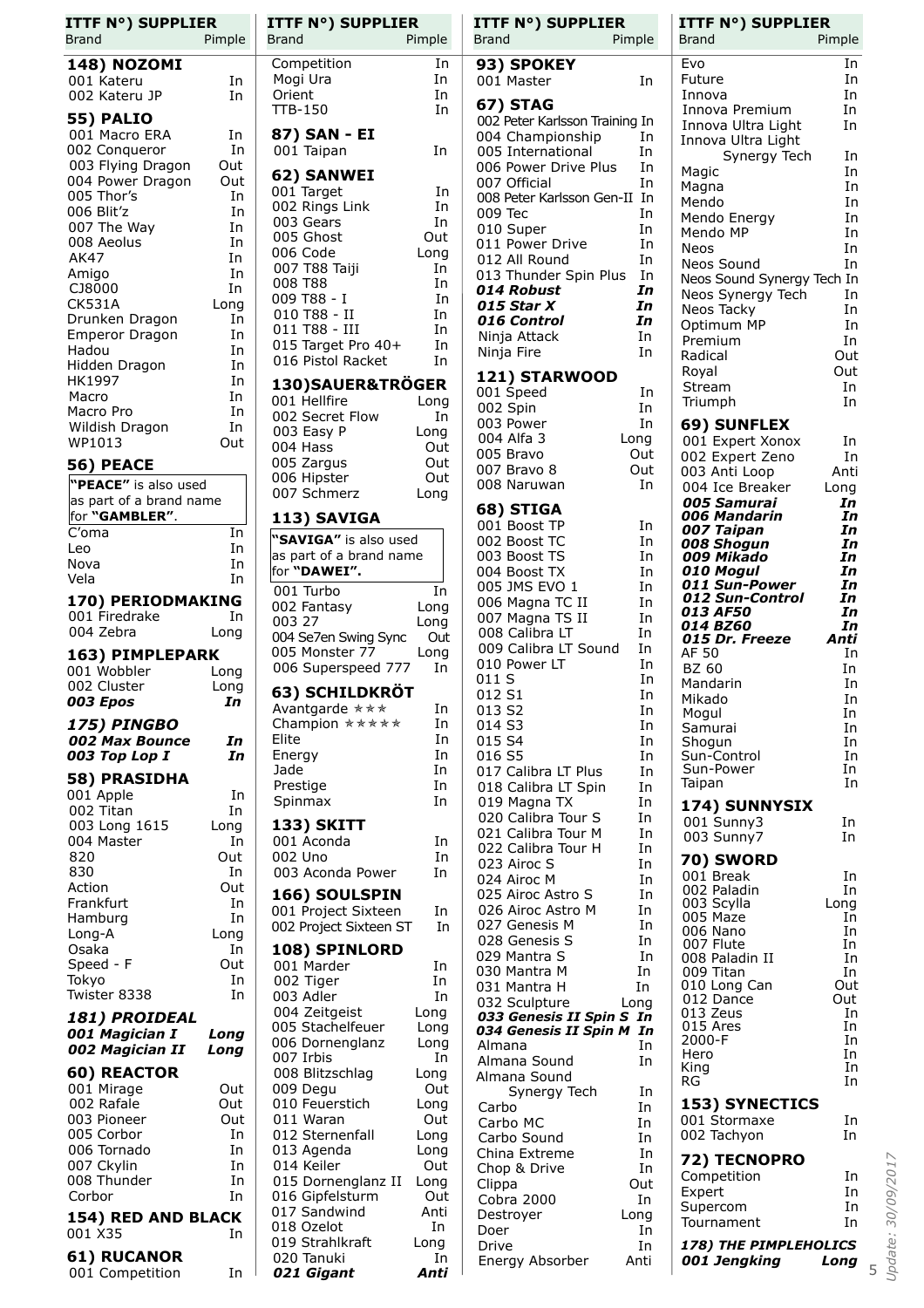| <b>ITTF N°) SUPPLIER</b>                                 | <b>ITTF N°) SUPPLIER</b>                              | <b>ITTF N°) SUPPLIER</b>                                                  | <b>ITTF N°) SUPPLIER</b>                          |
|----------------------------------------------------------|-------------------------------------------------------|---------------------------------------------------------------------------|---------------------------------------------------|
| <b>Brand</b><br>Pimple                                   | <b>Brand</b><br>Pimple                                | <b>Brand</b><br>Pimple                                                    | Brand<br>Pimple                                   |
| 151) THE WORLD                                           | <b>76) TSP</b>                                        | 009 VS > 402 Limber<br>In                                                 | 81) XUSHAOFA                                      |
| <b>CONNECT</b>                                           | 001 Curl P-H<br>Long                                  | $010\ \text{VS} > 402\ \text{Double}$                                     | 999<br>In                                         |
| 001 Rice<br>In                                           | 004 Grandy<br>In                                      | Extra<br>In<br>$011 V > 15$ Extra                                         | 999 LSZ<br>In                                     |
| 127) THREE SWORD                                         | 005 Agrit<br>In<br>In<br>006 Agrit Speed              | In<br>$012 V > 15$ Limber<br>In                                           | 999 ZCD<br>In<br>Globe 999<br>In                  |
| 001 Gallop<br>In                                         | In<br>007 Rise                                        | In<br>013 $V > 15$ Stiff                                                  |                                                   |
| 002 Prompt<br>In                                         | In<br>008 Rise Speed                                  | $014$ VO $> 103$<br>Out                                                   | 82) YAPING                                        |
| In<br>003 Leap<br>In<br>004 Red Dragon                   | 009 Curl P-4<br>Long                                  | <b>129) VTEC</b>                                                          | 139<br>In                                         |
| 007 Zeus<br>Long                                         | 010 Spin Magic<br>Out<br>In<br>011 Ventus Speed       | 001 V I<br>In                                                             | 83) YASAKA                                        |
|                                                          | 012 Ventus Spin<br>In                                 | 176) WINNEY                                                               | 001 Pryde<br>In<br>002 Pryde 30<br>In             |
| 74) TIBHAR<br>001 Sinus<br>In                            | In<br>013 Ventus Soft                                 | 001 T7<br>In                                                              | Out<br>003 Xtend LB                               |
| Out<br>002 Grass Flex                                    | In<br>014 Regalis Red                                 | 002 N7<br>In                                                              | In<br>006 Pryde 40                                |
| 003 Grass Ultra<br>Long                                  | In<br>015 Regalis Blue                                | 78) WINNING                                                               | 007 Rakza 7<br>In                                 |
| 004 Primus<br>In                                         | Out<br>016 Spectol Red<br>Out<br>017 Spectol Blue     | 001 Mad X<br>In                                                           | In<br>008 Rakza 9                                 |
| 005 Genius<br>In<br>In<br>006 Nianmor                    | Out<br>018 Spinpips Red                               | 002 NP Long<br>Long                                                       | In<br>009 Rakza 7 Soft<br>In<br>011 Mark V HPS    |
| 007 Aurus<br>In                                          | Out<br>019 Spinpips Blue                              | 738 Super<br>In<br>Friendship 729 Super TSS In                            | In<br>012 Mark V HPS Soft                         |
| In<br>008 Grip - S                                       | In<br>020 Gambit                                      | King Power Komann<br>In                                                   | Out<br>013 Rakza PO                               |
| 009 Genius +<br>In                                       | In<br>021 Ventus Basic<br>In                          | Komann<br>In                                                              | 016 Xtend SD<br>In<br>Out<br>017 Spinate          |
| 010 Mythik<br>Long                                       | 022 Super Ventus<br>730<br>In                         | In<br>Komann Super Fit                                                    | 018 RakzaX<br>In                                  |
| 012 Evolution FX - P<br>In<br>013 Evolution MX - P<br>In | <b>Bolt</b><br>In                                     | NP - 1<br>Out                                                             | 019 RakzaX Soft<br>In                             |
| 014 Grip - S Europe<br>In                                | In<br>Brio                                            | $NP - 2$<br>Out<br>$NP - 6$<br>Out                                        | In<br>020 Rising Dragon<br>021 Large Claft<br>Out |
| 015 1Q<br>In                                             | Curl $P-1$ R<br>Long                                  | $NP - 8$<br>Out                                                           | 022 Elfrark<br>Out                                |
| 016 5Q<br>In                                             | Out<br>Curl P-2<br>Curl P-3<br>Long                   |                                                                           | Out<br>023 Elfrark OX                             |
| 017 Evolution EL - P<br>In                               | Curl P-3a R<br>Long                                   | <b>79) XIOM</b><br>002 Zeta<br>In                                         | In<br>024 Shining Dragon                          |
| 018 Evolution MX - S<br>In<br>019 5Q +<br>In             | Giant<br>In                                           | 003 Omega IV<br>In                                                        | 025 Valmo<br>In                                   |
| 020 Volcano +<br>In                                      | In<br>Hiyaku                                          | 007 Sigma III<br>In                                                       | In<br>026 Rigan                                   |
| In<br>021 Quantum                                        | L Catcher<br>Out                                      | 008 Vega Europe<br>In                                                     | In<br>027 Xtend GP                                |
| 022 Nimbus<br>In                                         | Milli Tall II<br>Out<br>Miracle<br>Out                | In<br>009 Vega Asia<br>011 Zava 1<br>Out                                  | Anti Power<br>Anti<br>Out                         |
| 023 Hybrid K1<br>In                                      | Spectol<br>Out                                        | 012 Vega Pro<br>In                                                        | A-1-2 A-1<br>$A-1-2A-2$<br>Out                    |
| 024 Crazy Bull<br>In<br>025 Evolution EL-S<br>In         | In<br>Summit                                          | 013 Vega Elite<br>In                                                      | Out<br>Cobalt a                                   |
| 026 Evolution FX-S<br>In                                 | Super Spinpips<br>Out                                 | 014 Tau I<br>In                                                           | Out<br>Cobalt X1                                  |
| 027 Beluga<br>In                                         | Tarbit<br>In<br>$T - Rex$<br>In                       | In<br>015 Tau II                                                          | Out<br>Cobalt X2                                  |
| 028 Tacky Power<br>In                                    | Triple<br>In                                          | 017 Omega IV Pro<br>In<br>In<br>018 Omega IV Asia                         | In<br>Fusion                                      |
| 029 Aurus Prime<br>In<br>In<br>030 Aurus Select          | Out<br>Tyranno                                        | In<br>019 Omega IV Europe                                                 | In<br>Mark V                                      |
| In<br>031 Quantum X                                      | In<br>UQ                                              | In<br>020 Omega IV Elite                                                  | Mark V AD<br>In                                   |
| 032 Speedy Soft XD<br>Out                                | X's<br>In                                             | In<br>023 Vega China VH                                                   | Mark V GPS<br>In                                  |
| 033 Hybrid K1 Pro<br>In                                  | $X's F-1$<br>In                                       | 024 Vega China VM<br>In                                                   | Mark V M <sup>2</sup><br>In                       |
| In<br>Dang                                               | 96) TUTTLE                                            | 025 Zava II<br>Out<br>028 Omega II<br>In                                  | In<br>Mark V XS                                   |
| Ellen<br>Anti<br>Extra Long<br>Long                      | 001 Beijing<br>In<br>002 World No. 1<br>In            | In<br>029 Omega III                                                       | Original Soft<br>In<br>Out<br>Original            |
| Grass<br>Long                                            | 004 LV<br>In                                          | 030 Sigma II Europe<br>In                                                 | Out<br>Original A-1                               |
| Grass D. TecS<br>Long                                    | 005 888<br>In                                         | 031 Musa I<br>In                                                          | Out<br>Original A-2                               |
| Learn Cont<br>In                                         | In<br>006 Spring - 3B                                 | 032 Musa II<br>In<br>033 Vega Japan<br>In                                 | In<br>Original Extra                              |
| Learn Spin<br>In<br>Legend<br>In                         | 007 Summer - 3C<br>Out                                | In<br>034 Sigma II Pro                                                    | Phantom 007<br>Long                               |
| Nimbus<br>In                                             | 008 Autumn - 3D<br>Long<br>009 Winter - 3E<br>Out     | 035 Omega V Tour<br>In                                                    | Phantom 008<br>Long                               |
| Norm<br>In                                               | 010 Prevention Arc<br>Anti                            | In<br>036 Omega V Pro                                                     | Phantom 009<br>Long                               |
| Phantom<br>In                                            | 011 A 380 Sky<br>In                                   | 037 Vega SPO<br>Out                                                       | Phantom 0011 $\infty$<br>Long                     |
| Rapid<br>In                                              | 012 2013 Positive Energy In                           | 038 MUV <sup>o</sup> Prospin<br>In<br>039 MUV <sup>°</sup> Eurospin<br>In | Phantom 0012 $\infty$<br>Long                     |
| Rapid D. TecS<br>In<br>In<br>Rapid Soft                  | 013 2015 Good<br>In<br>014 2018 VIP<br>In             | 040 MUV <sup>o</sup> Hyspin<br>In                                         | Top $12$<br>In                                    |
| Rookie D. TecS<br>In                                     | 015 55A<br>In                                         | 041 MUV <sup>°</sup> Vspin<br>In                                          | Vision<br>In<br>In<br>V Stage                     |
| Serie 2000<br>In                                         | 016 66B<br>In                                         | 042 Omega V Asia<br>In                                                    | Wallie<br>In                                      |
| Speedy Soft<br>Out                                       | 017 South Pole<br>In                                  | 043 Omega V Europe<br>In<br>045 Musa III<br>In                            | In<br>Xtend                                       |
| Speedy Soft D. TecS<br>Out<br>In<br>Speedy Spin          | 018 North Pole<br>In                                  | 046 Vega LPO<br>Long                                                      | In<br>Xtend HS                                    |
| Speedy Spin Premium<br>In                                | 85) V 3 TEC                                           | 047 Vega Def<br>In                                                        | Xtend PO<br>Out                                   |
| Standard<br>In                                           | 001 Spin Attack X3<br>In                              | 048 Omega IIx<br>In                                                       | 84) YASHIMA                                       |
| Storm<br>In                                              | 002 Fast Control S1<br>In<br>003 Power Drive Y5<br>In | 049 Musa III China<br>In                                                  | Competition XR3000<br>In                          |
| In<br>Super Defense 40                                   |                                                       | In<br>050 Vega Europe DF<br>051 Vega Asia DF<br>In                        | Upper Spin                                        |
| Vari Spin<br>In<br>Vari Spin D. TecS<br>In               | <b>123) VALOR</b>                                     | 054 Omega V Elite<br>In                                                   | Competition XR 7<br>In<br>XX 3<br>In              |
| Volcano<br>In                                            | 001 Premier<br>Out                                    | 055 Vega Intro<br>In                                                      | XX <sub>5</sub><br>In                             |
| 169) TMOUNT                                              | 117) VICTAS                                           | 056 Omega VII Pro<br>In                                                   | 173) YINGZHIJIE                                   |
| 001 T90 Power Spin<br>In                                 | $001 \text{ VO} > 101$<br>Out                         | 057 Omega VII Europe<br>In<br>058 Omega VII Asia<br>In                    | 001 V-1<br>In                                     |
| 75) TONI HOLD                                            | 002 VLB $> 301$<br>Out<br>$003$ VS $> 401$<br>In      | 060 Vega Tour<br>In                                                       | 002 V-2<br>In                                     |
|                                                          | $005 \text{ VO} > 102$<br>Out                         | In<br>Omega I                                                             | 003 V-3<br>In                                     |
| "TONI HOLD" is also<br>used as part of a brand           | 006 V > 01<br>In                                      | Omega II<br>In                                                            | 165) YULU SPORTS                                  |
| name for "JOOLA".                                        | $007 V > 01$ Limber<br>In                             | In<br>Omega III<br>In                                                     | 001 Jadedeer III<br>In                            |
| Anti Topspin New 40 Anti                                 | $008 V > 01$ Stiff<br>In                              | Yanus - DF                                                                |                                                   |